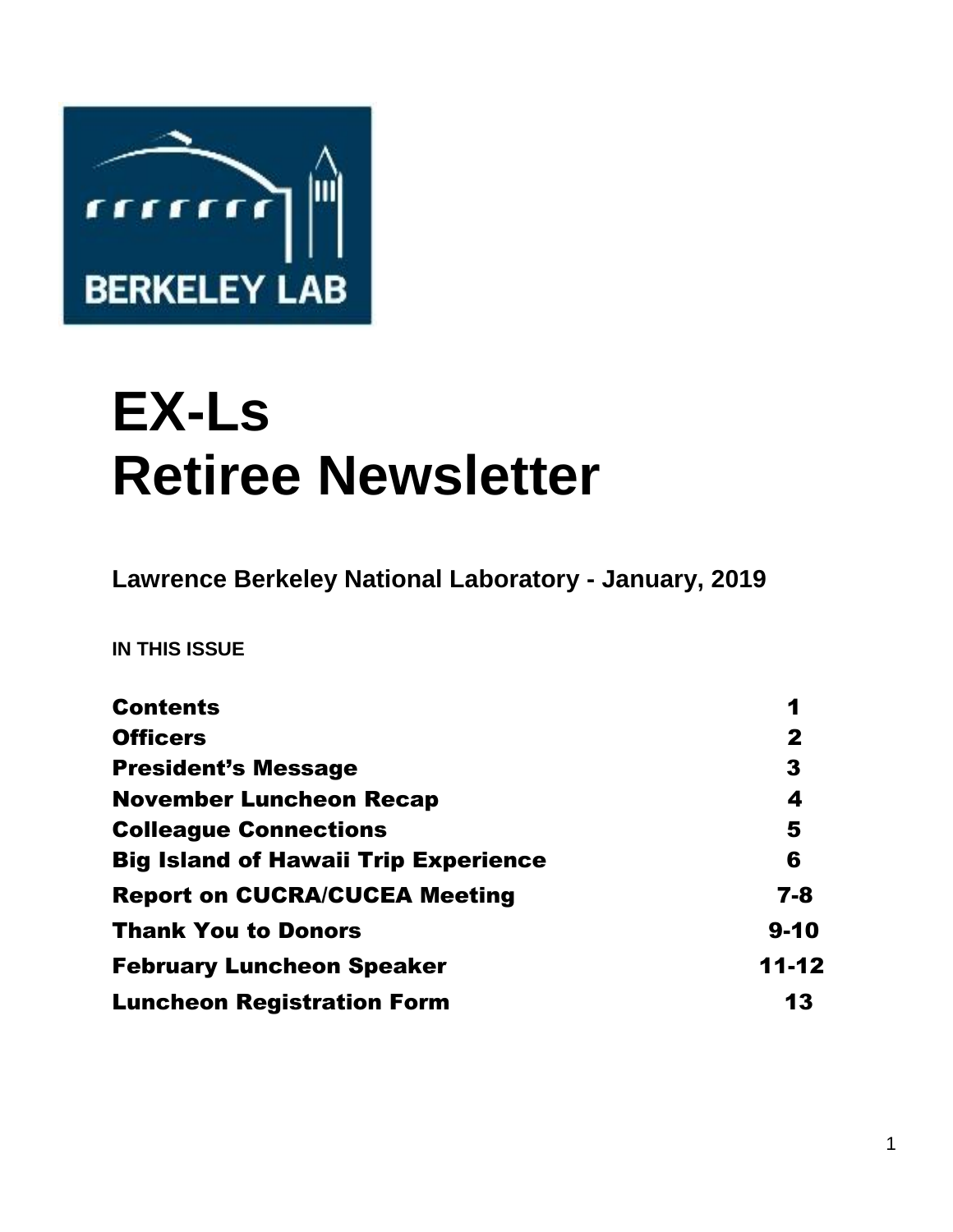#### **EX-Ls BOARD OF DIRECTORS**

President: Nancy Brown 1st Vice-President: Bob Cahn 2nd Vice-President: Ben Feinberg Secretary: Esther Schroeder Treasurer: Howard Matis Membership: Phyllis Housel-Gale Activities: Kathy Bjornstad LBNL Liaison: Margaret Dick CUCRA Representative: Janis Dairiki/Bob Cahn UCBRC Advisory Board:Henry Rutkowski, Nancy Brown Editor EX-Ls Newsletter: Linda Rutkowski UCBRC Director and Liaison Cary Sweeney

#### **PAST PRESIDENTS**

| Henry Rutkowski -2018                          | Bob Birge - 2002            |
|------------------------------------------------|-----------------------------|
| Lee Schroeder - 2017                           | Per Dahl - 2001             |
| Cheryl Fragiadakis -- 2016                     | Tom Beales - 2000           |
| Connie Grondona - 2015                         | Ken Mirk - `1999            |
| Trudy Forte - 2014                             | Paul Hernandez - 1998       |
| Joe Jaklevic - 2012-13                         | <b>Clay Sealy - 1996-98</b> |
| Rollie Otto - 2011                             | Igor Blake - 1994-96        |
| Richard Sextro - 2010 Conway Peterson -1992-94 |                             |
| Don Grether - 2009                             | Howard Browne - 1990-92     |
| Jose Alonso - 2008                             | Ethel Skyrdlinski - 1989    |
| Janis Dairiki - 2007                           | Al Amon - 1988              |
| John Kadyk - 2006                              | Ken Lou - 1987              |
| Gene Binnall - 2005                            | Virginia Cherniak - 1986    |
| Sig Rogers - 2004                              | Bill Bigelow - 1985         |
| Bob Fulton - 2003                              | Ted Bowers - 1981-84        |

## **2019 CALENDAR OF BOARD MEETINGS & LUNCHEONS**

#### **Board: Meetings:**  January 10, 2019 April 11, 2019

July 11, 2019 October 10, 2019 Board Meetings start at 3:00 p.m. and end at 5:00 p.m. usually held in LBNL Conference Room (54- 130B). Note that the January 10th meeting was held in Bldg. 70A-3377. Location is subject to change at the last minute, so check with a Board member if you plan on attending. We welcome attendance by interested members.

#### **Luncheons (dates and locations):**

Thursday, Feb 21, 2019, DoubleTree Thursday, May 16, 2019, Berkeley Yacht Club Thursday, Aug 15, 2019, DoubleTree Thursday, Nov 21, 2019, DoubleTree

#### **OFFICE ADDRESS:**

**Our mailing address is:** LBNL EX-Ls 101 University Hall Berkeley, CA 94720-1550

**Website:** http://retirement.berkeley.edu/ex-ls

**Webmaster:** Kris Thornton, UCBRC

#### **EX-LS Honorary Life Members**

Shirley Ashley, Patrick Cullinane, Bud Larsh

# **Next Luncheon February 21, 2019**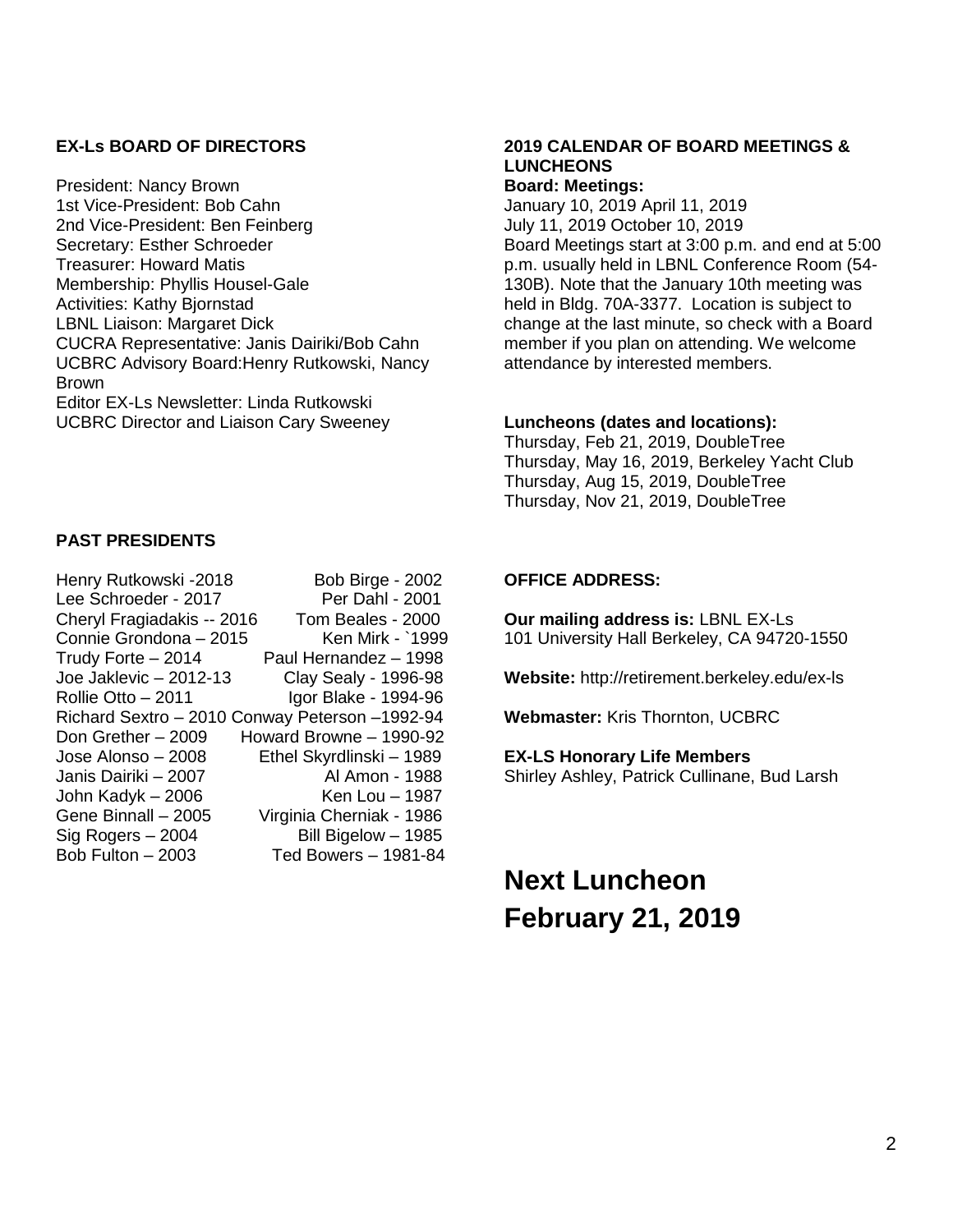#### **President's Report - Nancy Brown**

New officers were elected at the November 2019 Ex-Ls Annual Business Meeting.

They are: Nancy J. Brown, President; Robert N. Cahn, First Vice President; Benedict Feinberg (Ben), Second Vice President; Esther L. Schroeder, Secretary; and Howard Matis, Treasurer, Activities Coordinator, Kathy Bjornstad, Membership Coordinator, Phyllis Housel-Gale. The annual officer sign-over meeting was held on January 3, 2019 at the Bank of American in Albany. This allows for signature authority to be transferred to some of the new incoming officers. Most of the officers went to lunch at Great China prior to the meeting.

New by-laws were approved by the members at the Annual Members Business Meeting in November. Past President Henry Rutkowski issued the annual President's report to the LBNL Lab Director on November 28, 2018. Meeting rooms for the Ex-Ls Board were reserved at LBNL for Board meetings that will be held on the second Thursday in January, April, July and October. We are very fortunate in receiving support from the Laboratory for our efforts and for their support of the UCB Retirement Center. I urge you to go to their web page and review the many educational opportunities and membership perks available to you.

The EX-Ls treasury is considerably healthier due to your generous contributions during 2018, and especially for those given at the November luncheon. Thank you for your generosity!

The EX-Ls Board met on the afternoon January 10<sup>th</sup>. The UCB Retirement Center Advisory Board met in the morning and Henry and Nancy attended. Health care for retirees was a topic of great interest at each meeting. Although the 2018 Report of the UC Working Group on Health Care for Retirees requested by President Napolitano was released, and there are to be no changes in health care for 2019, the issue of retiree health care remains of concern. The UC president has reconstituted the Working Group with a few different members. Members anticipate meeting soon. Health care was also a topic of the CUCRA (Council of University of California Retirees Associations) meeting held at the Berkeley Doubletree Motel in October 2018. The CUCRA Joint Benefits sub-committee indicates that the UC Working Group will most likely be concerned with providing recommendations to contain cost increases to retiree health care for UC in future years. The group will also attempt to collect anecdotal information concerning the impact of health care expenses on health, quality of life, and family budgets during the year.

We are watching the progress of the LLNL lawsuit about Retiree Health care as it progresses through the court as a class action suit. It has not been resolved, but there has been recent action. Interested people can find the filings at [http://publicrecords.alameda.courts.ca.gov/PRS/.](http://publicrecords.alameda.courts.ca.gov/PRS/) You must search for the case number RG10530492 to get the most recent updates.

Although the EX-Ls leadership has found temporary solutions to luncheon venues, it has not found a more permanent solution. Our activities coordinator Kathy Bjornstad has devoted considerable effort on this. As change of venue, we will be at the Berkeley Yacht club for a less formal lunch on May 16. Although this venue has a lot of attractive attributes, it requires us to find an outside caterer. We will be at the DoubleTree for the February, August, and November luncheons in 2019. Meanwhile, the hunt continues for 2020 venues. Please sign up for the February luncheon as soon as possible because our counting requirements are more stringent than they were at His Lordships.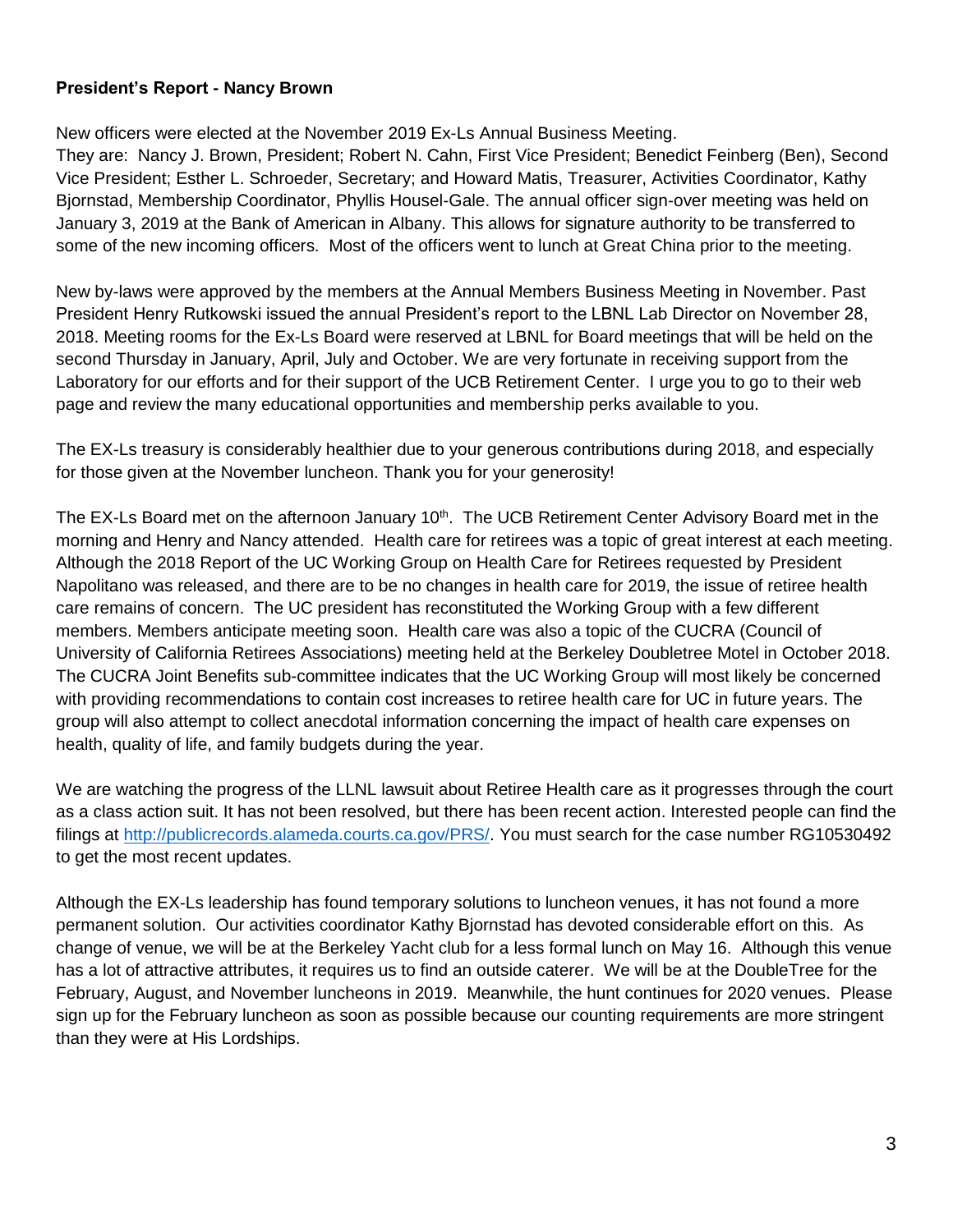## **Recap of Talk at November Luncheon**

Judy Campisi gave a stimulating talk at our November 15 Luncheon entitled "The Essence of Senescence." A brief summary appears below.

Aging makes us susceptible to chronic disease. Campisi's research is focused on identifying the basic common biology that drives the aging process associated with degenerate diseases. Senescent cells increase in many tissues with age, and are present at sites of many age-related pathologies. The defining characteristic of senescent cells is arrested growth. Cellular senescence is a complex physiological stress response and Campisi's research answers questions concerning the role of senescent cells in driving age-related pathologies that that disrupt normal tissue structures and functions. Aging is a consequence of the declining force of natural selection with age, and cellular senescence can be thought of as an evolutionary balancing act because it can act to enhance repair and also to promote degeneration. Campisi discussed strategies to combat pathologies fueled by senescent cell. The talk was concluded by discussing possible senolytic drugs on the horizon that hold promise for extending health span.



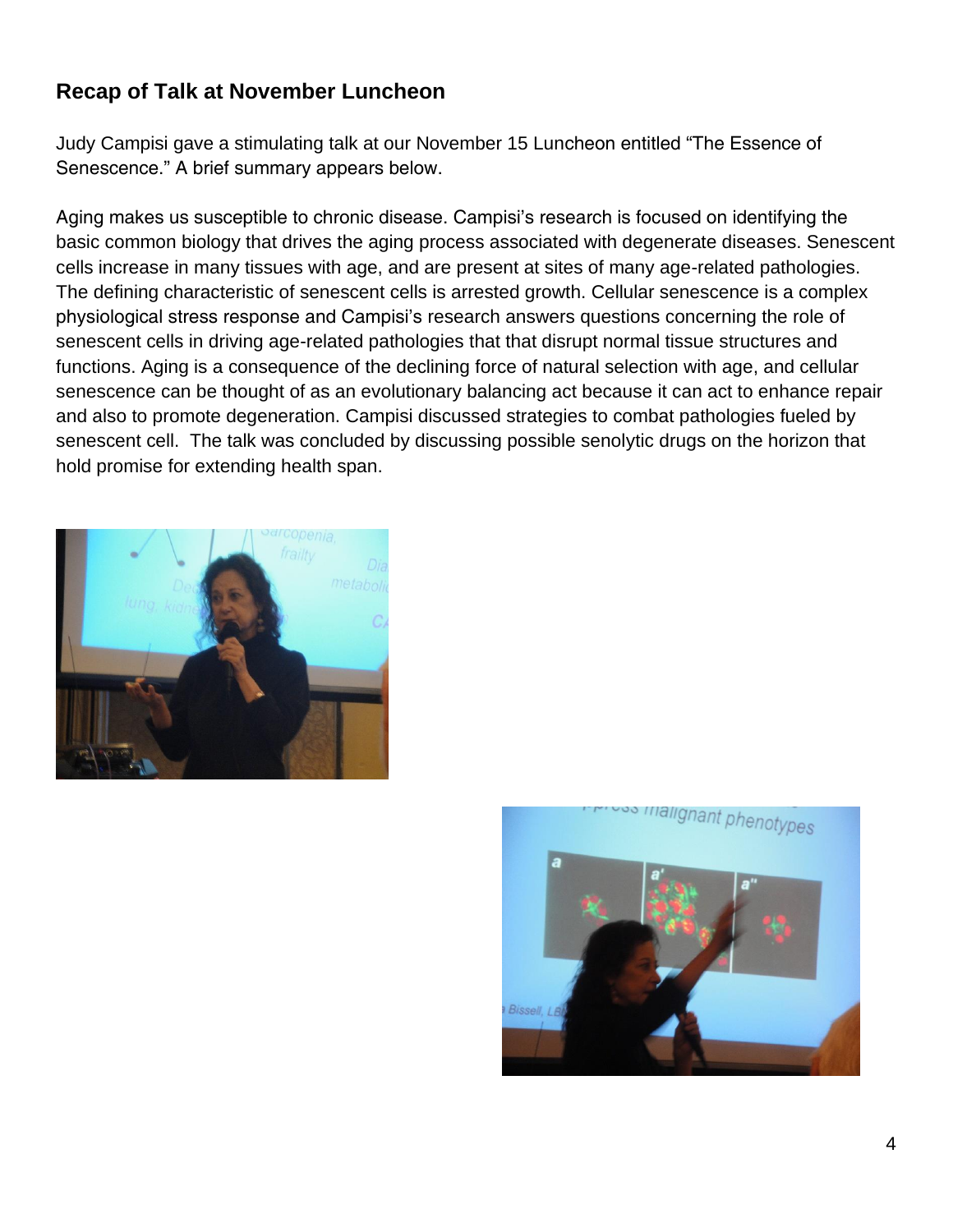### **Colleague Connections**

Story of long time lunches from Art Ritchie

Many years ago, there were lunches held twice per year and my old boss, Del Embree, used to arrange them. Notifications were in person or via telephone. No internet back then. I don't know when it all started. It was before I came to the lab in 1977. I suspect in the 1950's or '60's. It was all Super HILAC electronics folks and Del liked to keep the group under about 15 or so. We used to go to Charlie Browns in Emeryville and they had a rule. If the group was more than 15 the group would have to order from the banquet menu which usually was rubber chicken, shoe leather steak and something resembling fish. Under 15 got to order from the regular menu which had great burgers and other stuff. I have been arranging the lunches since about 1985

Over the years Charlie Browns closed so I found other places for the lunch. I found out right away that people like free parking and close to the restaurant. Some older folks were not to mobile. Food quality and price were important too. It was hard to please everyone. We had lunch at the Solano Grill and Bar over in Albany, H's Lordship's, Spenger's, Brennan's, a Mexican place in South Berkeley that I can't recall the name of, the Holiday Inn buffet lunch in Emeryville and a few others. Many lunches were at Brennan's because of the close free parking and its closeness to the lab - lots of folks were still working.

Eventually, I added lab folks from any division to my list. Everybody was welcome. After Brennan's moved to the train station and the former free parking lot became a high rise building I moved the lunch to Harry's Hofbrau in San Leandro. Some folks quit coming because it was too far, especially those still working. For many years the Mechanical Engineering Dept had 3 lunches per year. I was invited and attended. Also, there were a lot of mechanical folks on my list. So, a couple of years ago we decided to merge the two groups and have 2 lunches per year. I would prefer some place in Berkeley but with a group of 25 to 50 attending the list of places gets short, especially if the group wants to order from the main menu and not a banquet menu. So that's how I got involved.

Cheers, Art



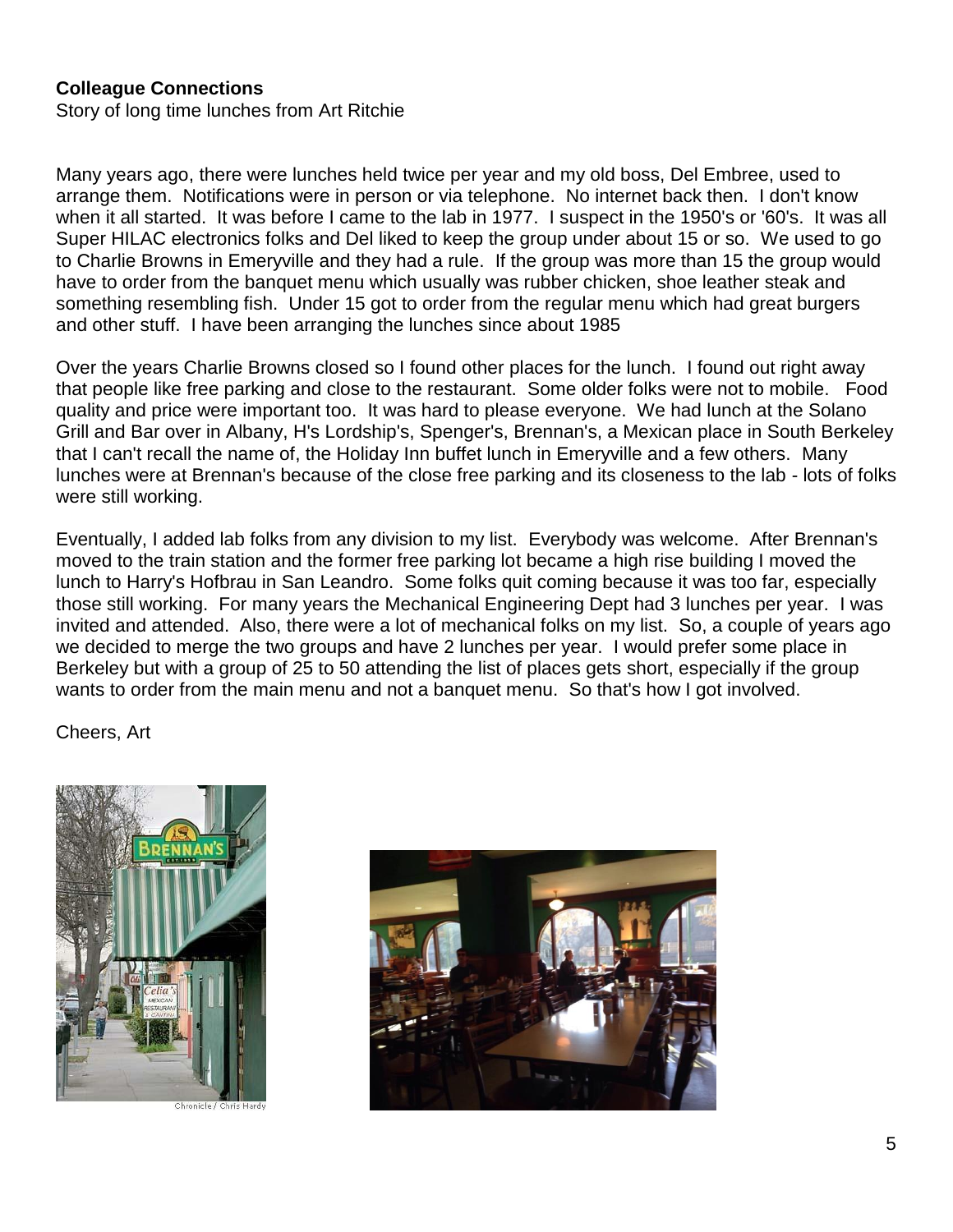Big Island of Hawaii Trip Experience – Connie and Ed Grondona

Aloha! Saturday October 13<sup>th</sup> and we were in "Paradise" staying at the Marriott Waikoloa Hotel on the Big Island of Hawaii. This is also the day of the 40th World Championship Ironman Triathlon; Swim 2.4 miles, Bike 112 miles, Run 26.2 miles.

We spotted a request at the hotel's front desk for volunteers to assist at the Marriott's aid station at the Ironman Triathlon. The main road was to be closed that day for the bike potion of the race, and the hotel resident snorkel and other tours were cancelled, so why not volunteer? Our shift was from 6-9am.



The race started 6:35am when the Male Pros entered the water for the swim portion of the race. The Women Pros followed them at 6:40, the male age groups at 7:05, and the female age groups at 7:20.





We were approximately 30 miles from the start of the Bike race and saw the first Pro biker at about 8:30am. Before that we spent our time helping to set up water, fruit, Gatorade, cliff bars and "goo" protein snacks for the bikers, as well as tables and chairs under the shade tent at our station.



Our main job once the racers came by was to "stand on the white line with a drink/snack in an outstretched hand" so they could grab it on the fly. We were told the biker's average speed was 30 plus mph coming up the hill and 50mph on the flats. The Winner did the whole course, (swim, bike run), in just over 8 hours and hopped over to his girlfriend on the side lines and knelt on one knee and proposed!

We enjoyed meeting the other volunteers, got a free breakfast, a free tee shirt, and watched a beautiful sun rise. "We also got bragging rights for watching part of the Ironman." Of course, after we recovered from all this excitement we continued the rest of our vacation on a very high note. If they would ask, we would do it again.

Aloha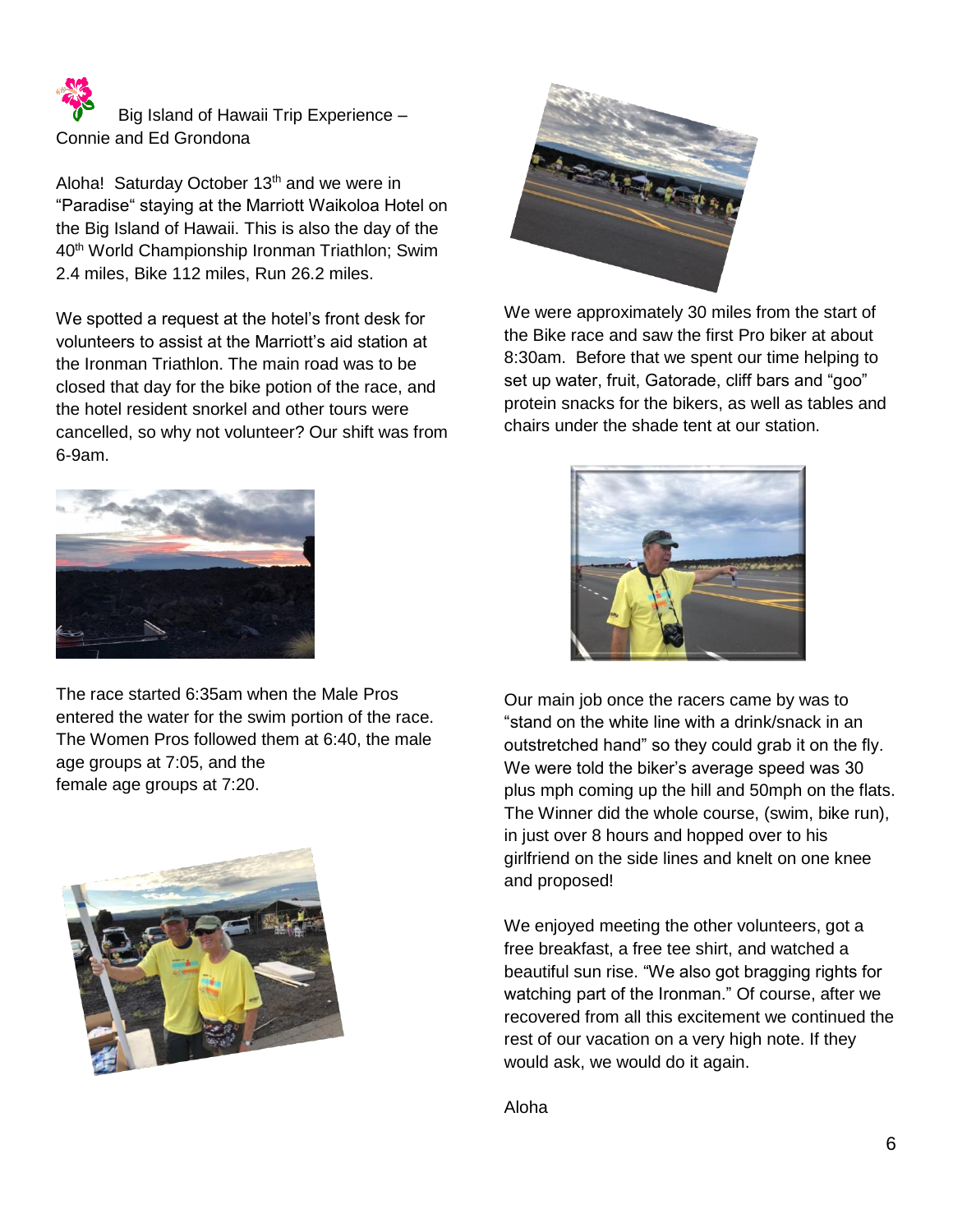## **Report on CUCRA and CUCEA meetings October 24-25, 2018** Janis Dairiki, EX-Ls CUCRA representative

The fall meetings of CUCRA (Council of UC Retiree Associations) and CUCEA (Council of UC Emeriti Associations) were held at the DoubleTree Hotel in Berkeley. Angelica Stacy, Associate Vice Provost, UC Berkeley, welcomed attendees to Berkeley to open the joint meeting of the two groups on the first afternoon.

The agenda for the joint meeting had provided an hour for people from the President's Office (UCOP) – Michael Brown, Provost, UCOP and Rachael Nava, Chief of Staff for President Napolitano - to give updates on recent activities of the President's Office, including their philosophy on retiree health insurance continuation. However, a package resembling other bombs sent out across the country that same week, had appeared at the Oakland office that day and they needed to stay there to deal with it. Fortunately it turned out not to be active.

The UCOP Retiree Administration Service Center (RASC) people talked about the upcoming Open Enrollment and also discussed a survey conducted by Via Benefits (the insurance market for people living outside California). In 2017, with 1281 respondents the average satisfaction was 4.66 (out of a possible 5).

The Joint Benefits Committee (JBC) report, as usual, had a good summary of many different and important topics related to retiree benefits. I strongly recommend that you go to the CUCRA website [\(www.cucra.ucsd.edu\)](http://www.cucra.ucsd.edu/) and click on meetings to read it. The JBC has been following the progress of the LLNL Lawsuit against UC regarding Retiree Healthcare; this suit continues without settlement, but when (if) there is a court decision, it could impact the University's retiree healthcare costs.

As you will remember, the Working Group on Retiree Healthcare presented its interim report to President Napolitano last year. The Group was thanked for its report and President Napolitano stated that there would be minimal changes in the healthcare insurance rates in 2019. But the story is not over. The Working Group will continue its activity for another year; its first meeting is expected to be in January 2019. Although we have not seen the exact charge for 2019, the Group will continue to assess the impact of anticipated increasing medical costs in future years and make recommendations to contain cost increases for UC. An important task for the Working Group this year is public outreach to Emeriti, Retirees and active employees about possible changes to the retiree health plans. The Group is interested in people's stories about their satisfaction and problems with their current health insurance.

The afternoon wrapped up with a choice of two tours, one to the Advanced Light Source at the Lab and the other to the Berkeley Art Museum & Pacific Film Archive (BAMPFA). Both tours were well attended and enjoyed. Following the tours was a dinner at the DoubleTree. The after-dinner speaker was Provost Emeritus C. Judson King, who spoke about his new book, *The University of California: Creating, Nurturing, and Maintaining Academic Quality in a Public University Setting*.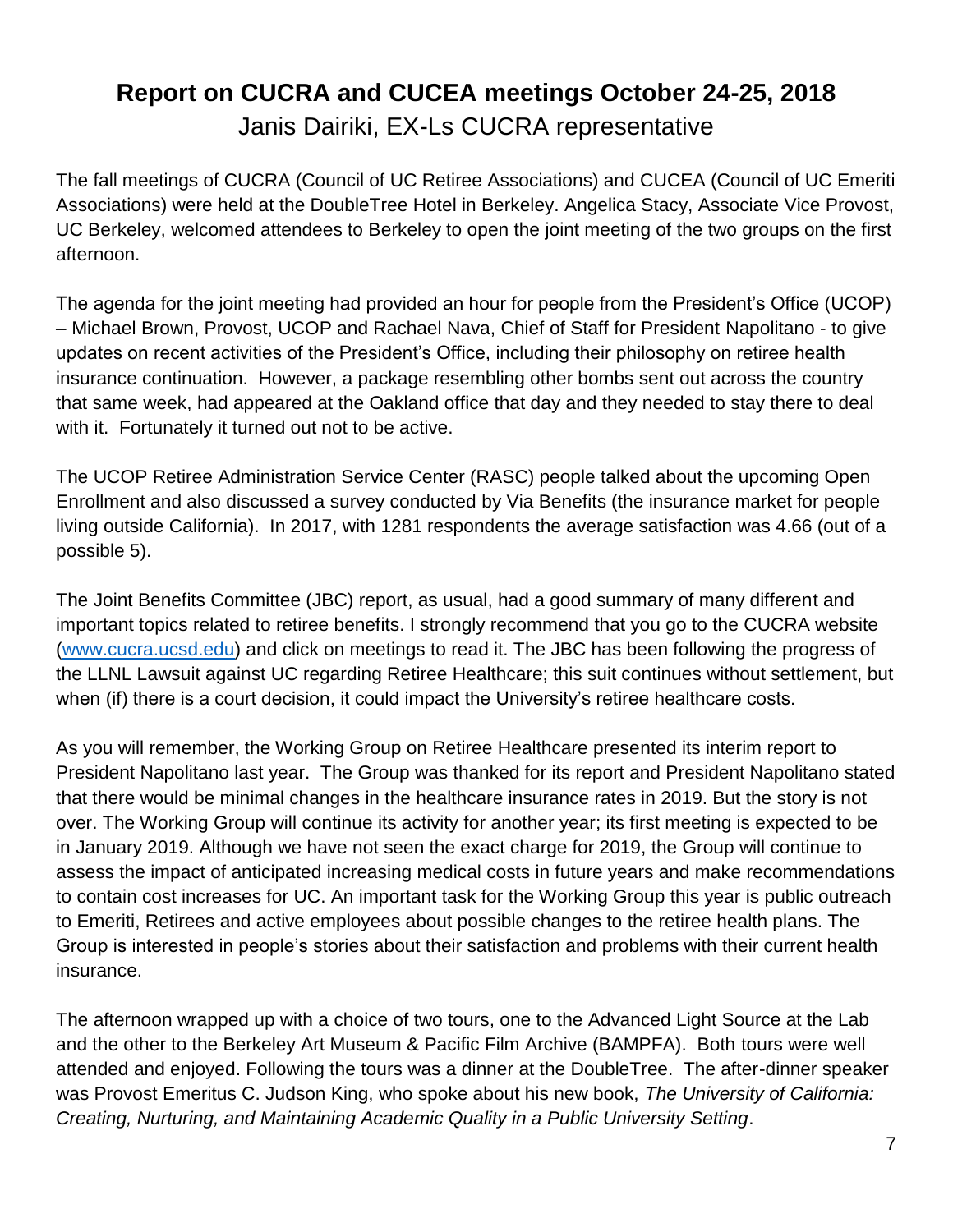## **The separate CUCRA and CUCEA meetings were held the following morning**.

Comments below are from the CUCRA meeting.

Lynn Bailiff (UCB retiree group chair) gave a short summary of discussions and activities at the recent AROHE meeting in Atlanta. (AROHE is the Association of Retirement Organizations in Higher Education.) At that national meeting CUCRA was presented with an Innovation Award for designing and conducting the CUCRA retiree survey.

Sue Barnes (head of the UCLA Retirement center) updated the information on the CUCRA retiree survey and presented a timeline for a follow-up survey expected to be published in 2021. (Again, see the CUCRA website: [www.cucra.ucsd.edu.](http://www.cucra.ucsd.edu/) )

Three offices were up for election at this meeting and all three of the current officers agreed to serve again for another two-year term – Marianne Schnaubelt (Irvine), Chair; Joe Lewis (Berkeley), Vice Chair/Chair-elect; and Gail Harden (UCSF), Secretary. The Bylaws and the Standing Rules were discussed and revised at the meeting; the new approved versions are now on the website.

Treasurer John Dahl gave a detailed financial report. Last year CUCRA voted to enact a 150% across-the-board increase over 4 years in the CUCRA dues paid by each association, with the aim of ultimately paying all operation costs from the dues. Consistent with that the EX-Ls dues will increase from \$100 in 2018 to \$137 for 2019 and ultimately to \$250 in 2022.

The travel program also benefits the CUCRA treasury. These funds are quite variable, however, so the current plan is to pay all operating costs from the dues after 2022 and use any funds from the travel budget for discretionary costs.

The next meetings will be held at UC San Diego April 24-25, 2019.

For more details, see CUCRA website: [www.cucra.ucsd.edu](http://www.cucra.ucsd.edu/)



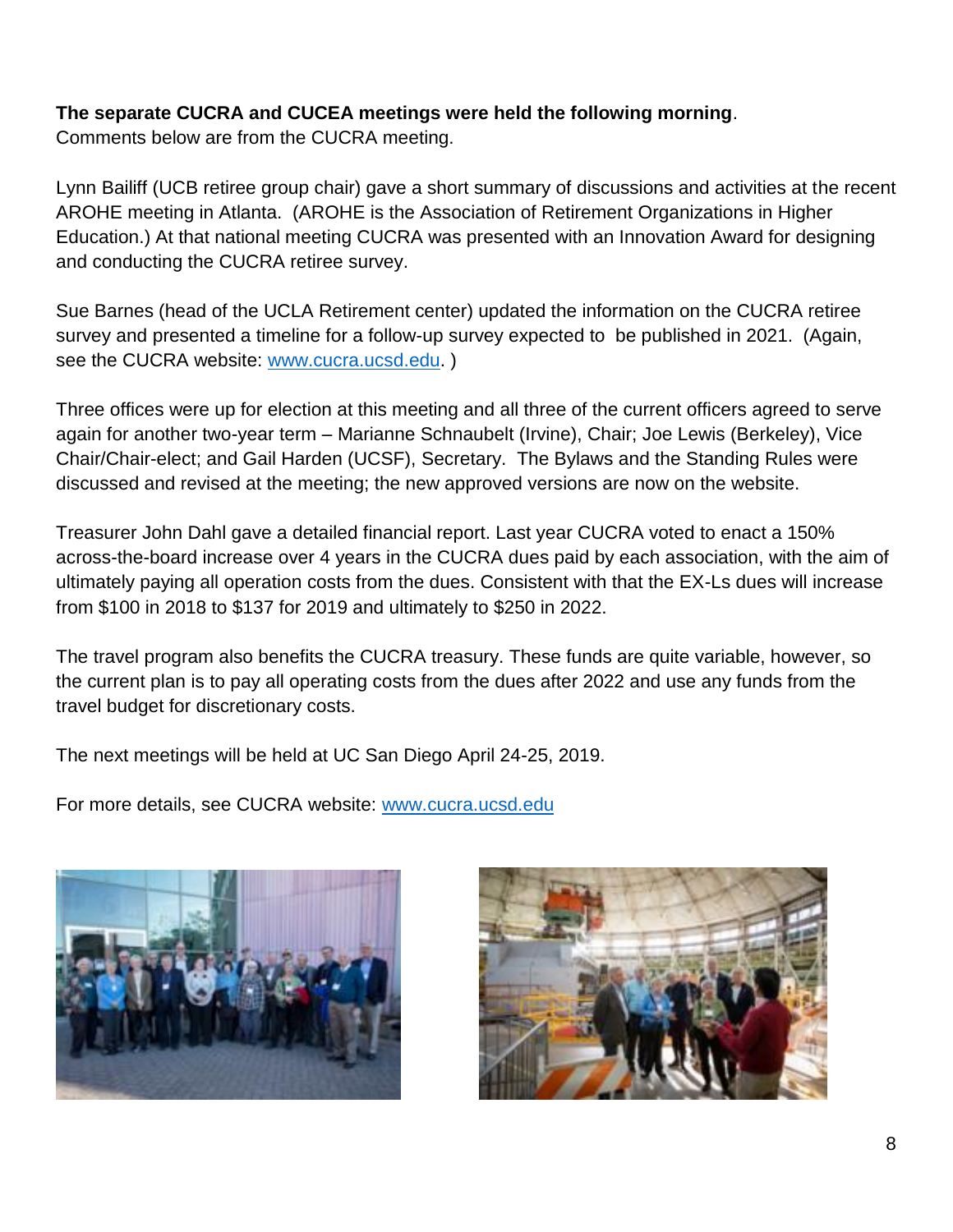**Thank you to our generous donors who contributed to our EX-Ls 2018 Voluntary Contribution Campaign throughout the year. We appreciate your support and continued participation in our events.** 

- William Benson Gene Binnall Kathy Bjornstad Igor Blake Kay Bristol Nancy Brown Jerry Bucher Robert Cahn Peter Cleary Patrick Cullinane Ben Feinberg Bob Fulton Phyllis Gale Genevieve Boissier-Dreyfus Don Grether
	- Connie Grondona Charles Harnden Howard Hatayama Lilian Hawkins Diana Hopper Vicky and Richard Jared Stephen Kessler Gudrun Kleist Joseph Klems Ginny Lackner Almon Larsh Doug McWilliams Bill Meyers Martha Morimoto Gary Piermattei
- Patti Powers-Risius Mike Press Don Rondeau Hans Georg Ritter Henry and Linda Rutkowski Lee Schroeder Rich Sextro George Shalimoff Brenda Shank Marie-Agnes Stephens Sande Sutter Ed Theil Danica Truchlikova Gordon Wozniak

**Lifetime Memberships – Acknowledging EX-Ls members who opted to pay for a lifetime membership. Thank you to these contributions that enable the EX-Ls to arrange special events, and pay for operational expenses.** 

Anton Acker Jose Alonso John Apps Jean Baxter Kathleen Bjornstad William Benson Igor Blake Tamara Brown Jerome Bucher Hilary J. Chambers John Chin Jane Coleman Janis Dairiki Sueann Louie Dang Genevieve Dreyfus Laurel Egenberger David Edgar Trudy Forte Margaret Goglia

Harvey Gould James Greer Connie Grondona Herman Grunder Ron Huesman Walter Johansen A. David Johnson Gail Kato Gudrun Kleist Whitney Lawrence Peter D. Lichty Jeanne Miller Nancy and Vic Montoya Martha Marty Morimoto Harvey Oakley Rollie Otto Hans Georg Ritter Sig and Cindy Rogers Lee Schroeder

Richard Sextro Claire Shigley Betsy Smith Tom Taylor Lee J. Wagner Gordon Wozniak

### **Honorary Lifetime Memberships**

Patrick Cullinane Almon (Bud) Larsh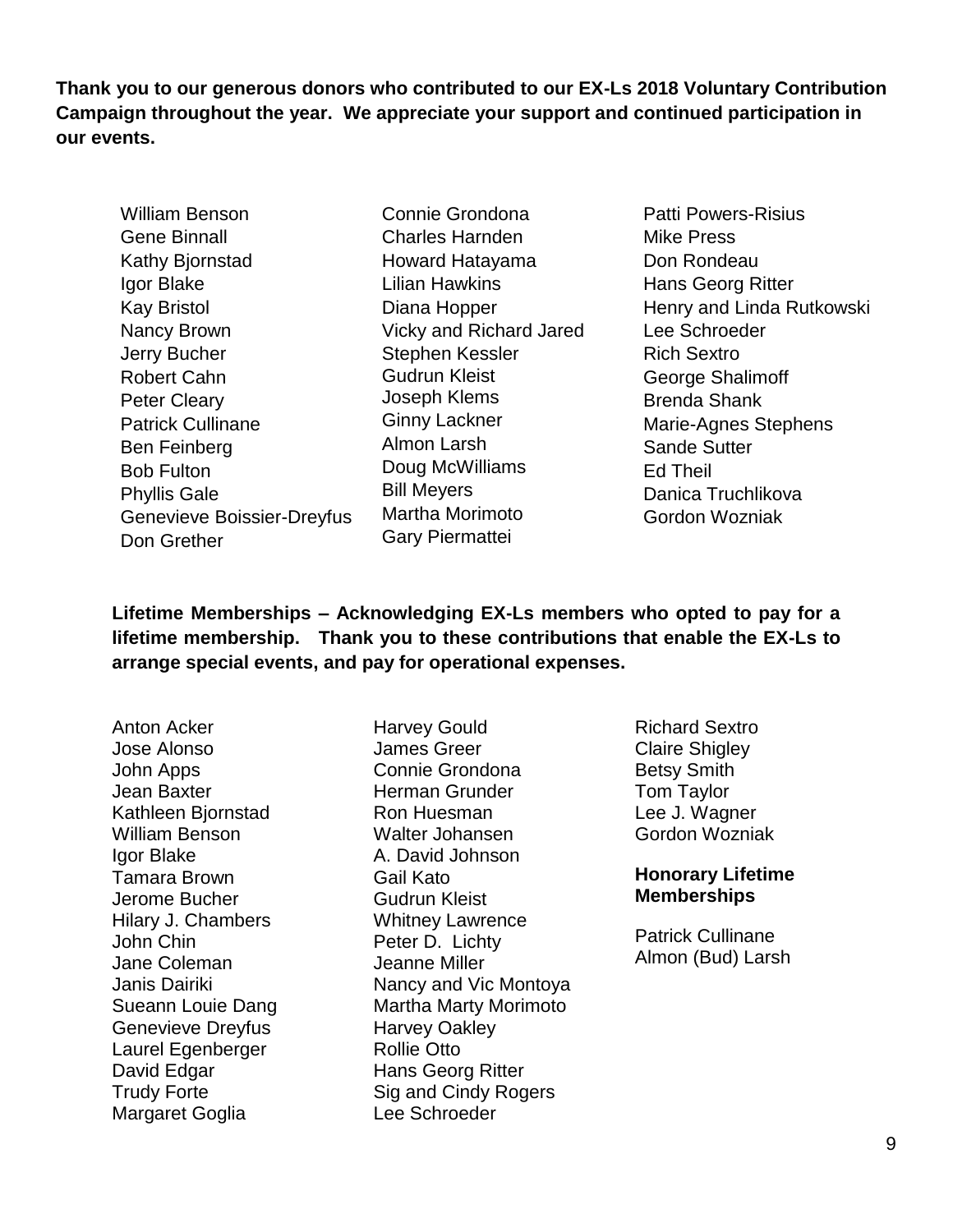**Thank you to the following EX-Ls who donated to the 2018 special appeal for contributions from Henry Rutkowski, EX-Ls' President. 34 Contributors gave a total of \$2,445.** 

Bruce Bagnoli Katie Brennan Robert Budnitz Joseph Cerny Peter Cleary Patrick Cullinane Cheryl Fragiadakis Robert Frias Basil Gavin John Girman Todd Hansen Everett Harvey, Jr.

Marjorie Hutchinson Suzanne Kranz Irene Kuhn Natalia Kusubov Regina Lackner David Littlejohn Jean Low Henry Martinez Jose Olivares Catherine Parrott-Hawkins Arthur Ritchie Hans Ritter

Henry Rutkowski Max Sherman Rajinder Pal Singh Kandice Skirry John Speros Edward Theil B. J. Weiss Stephen Wiel Donald Yee Roland Yourd

## **Thank you from your 2018 EX-Ls Board**

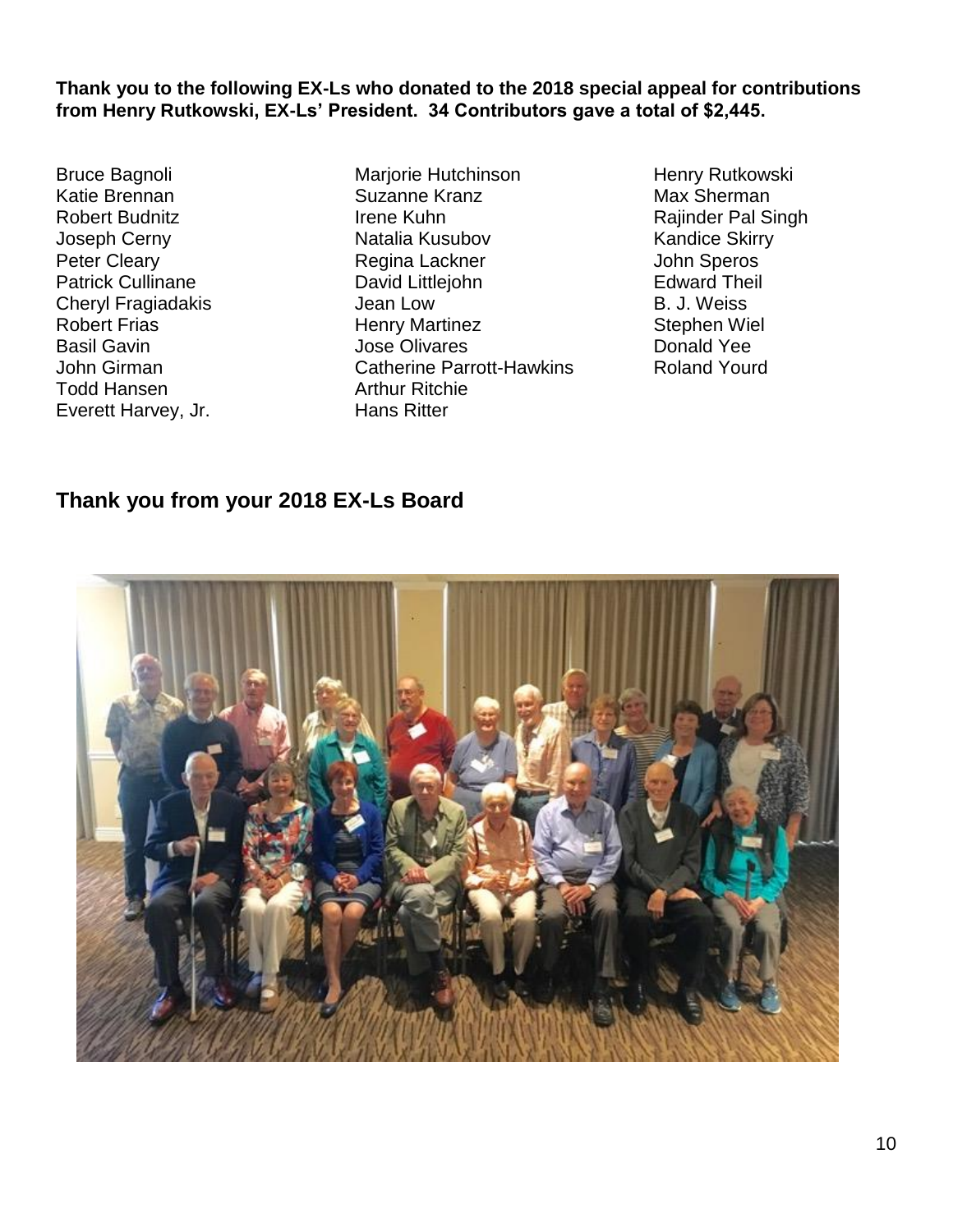## *Join Us ….. EX-Ls February 21, 2019 Luncheon Registration Form*

*Date:* **Thursday, February 21, 2019** *Speaker: Michael Brandt, Ph.D., Deputy Laboratory Director for Operations and Chief Operating Officer Location: DoubleTree by Hilton Berkeley Marina Luncheon Price: \$42.50 is all inclusive of luncheon, tax, tip, fees, parking*

Register using the Eventbrite Link below [https://feb-luncheon.eventbrite.com](https://feb-luncheon.eventbrite.com/)

IF YOU ARE PAYING BY CHECK PLEASE REGISTER ONLINE. Then you only need to mail Kathy a check made out to EX-Ls. It is still acceptable to Fill out the registration form below and mail a check to Kathy

*Where:* **DoubleTree by Hilton,** Easy access, Berkeley Marina

**200 Marina Boulevard, Berkeley Marina, Berkeley, CA. 94710** 

*Time:* **11:30 AM – Buffet Lunch Served at noon – Speaker at 1:00, Concludes 2:00 PM**

*Location:* **Berkeley Room, Building 5, North Conference Center – ELEVATOR, SECOND FLOOR** 

*No-Host Bar Service:* **Located in the Berkeley Room – opens at 11:30 \* \* \***

**LUNCHEON SPEAKER:** *Michael Brandt, Ph.D., Deputy Laboratory Director for Operations and Chief Operating Officer* 

**TITLE OF TALK: Challenges and Opportunities at Berkeley Lab: Observations after a Year on the Job.**

## **ABSTRACT: LBNL is now a billion-dollar-a-year enterprise, yet there are still important challenges.**

What are the plans for addressing the physical needs of the Lab: renewal of the infrastructure, modernization of facilities, construction of new buildings? How do we extend the Lab's tradition of supporting large-scale science? How do we improve operational performance? I will present my views on these and other current issues confronting the Lab's leadership.



**BIOGRAPHY:** *Michael Brandt, Ph.D.* was appointed Deputy Laboratory Director for Operations and Chief Operating Officer in March 2018. Since then

he has overseen the Laboratory's operations and mission support organizations and programs, including Environment, Health and Safety, Facilities Management, Financial Services, Human Resources, Information Technology, Project and Construction Management, Security, Institutional Assurance and Integrity, and Project Management.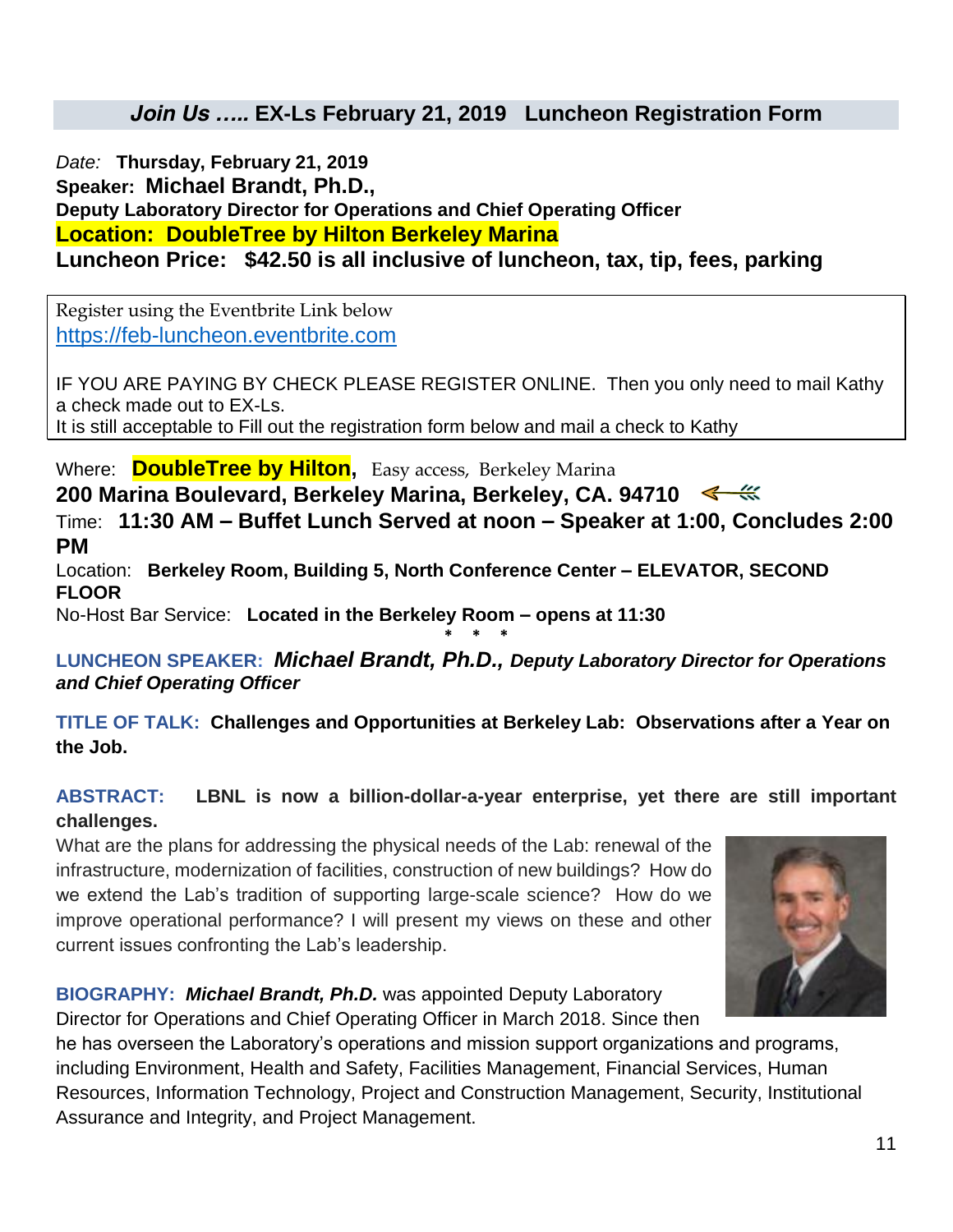Brandt holds a doctorate in public health with a specialty in Environmental Health Sciences, and a Master's in Public Health from the University of Michigan. He earned a M.S. in Environmental Health and Industrial Hygiene from the University of Minnesota and a B.S. in Environmental Science from Rutgers University. He is a certified industrial hygienist and a certified project management professional.

Prior to coming to Berkeley Lab, Brandt served as the Associate Director of Environment, Safety, and Health at Los Alamos. He was responsible for Lab-wide ESH activities for its roughly 11,000 employees operating in the 38-square-mile Los Alamos site.

Brandt has published more than 40 papers and delivered more than 100 invited technical, scientific, and leadership presentations. He has held academic appointments at Tulane University School of Public Health and Tropical Medicine, at the University of New Mexico, and at the College of Public Health at the University of Oklahoma. He served as President of the American Industrial Hygiene Association (AIHA), was elected fellow of the AIHA in 2007, and continues to serve on its technical and leadership committees.